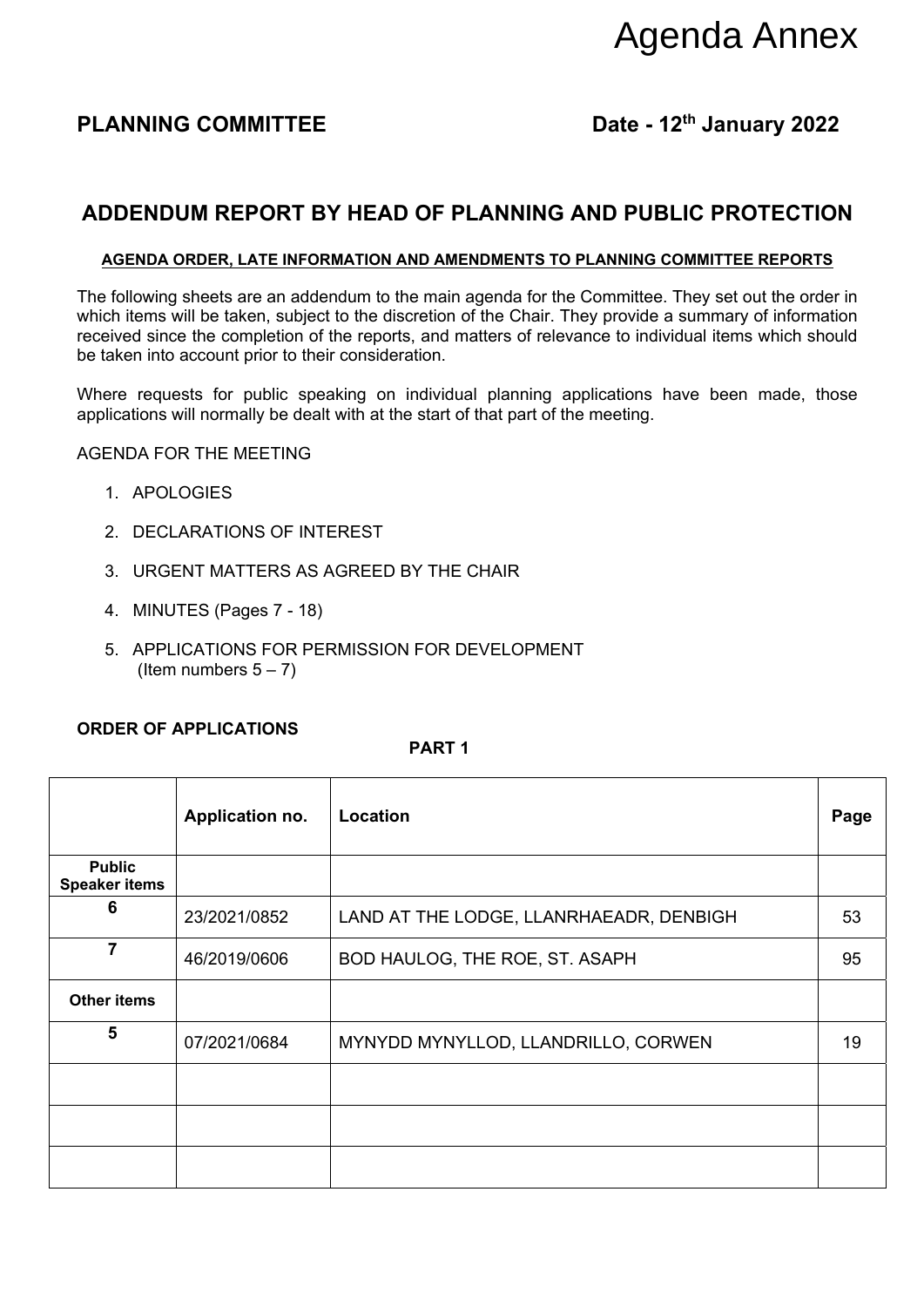### **PUBLIC SPEAKER ITEMS**

**Item No.6 - Page 53 Code No:** 23/2021/0852 **Location:** Land at The Lodge Llanrhaeadr Denbigh LL16 4NL **Proposal:** Erection of 6 no. holiday accommodation units, site office and associated works (amended scheme)

LOCAL MEMBER: Cllr Joseph Welch

OFFICER RECOMMENDATION IS TO **GRANT** 

Public Speaker: Against - None Public Speaker: For – Andrew Sumner (Agent)

No additional information

**Item No.7 - Page 95 Code No:** 46/2019/0806 **Location:** Bod Haulog The Roe St Asaph LL17 0LY **Proposal:** Development of 0.75 ha of land for residential purposes (outline application including access)

-----------------------------------------------------------------------------------------------------------------------------

LOCAL MEMBER: Cllr Peter Scott

OFFICER RECOMMENDATION IS TO **REFUSE**

Public Speaker: Against - None Public Speaker: For – Gwyn Davies (Agent)

-----------------------------------------------------------------------------------------------------------------------------

### **Addendum report**

The application was subject to a Site Inspection Panel meeting at 10.30am on Friday 7th January 2022.

In attendance were: CHAIR – Apologies sent VICE CHAIR – Councillor Christine Marston LOCAL MEMBER – Councillor Peter Scott

GROUP MEMBERS –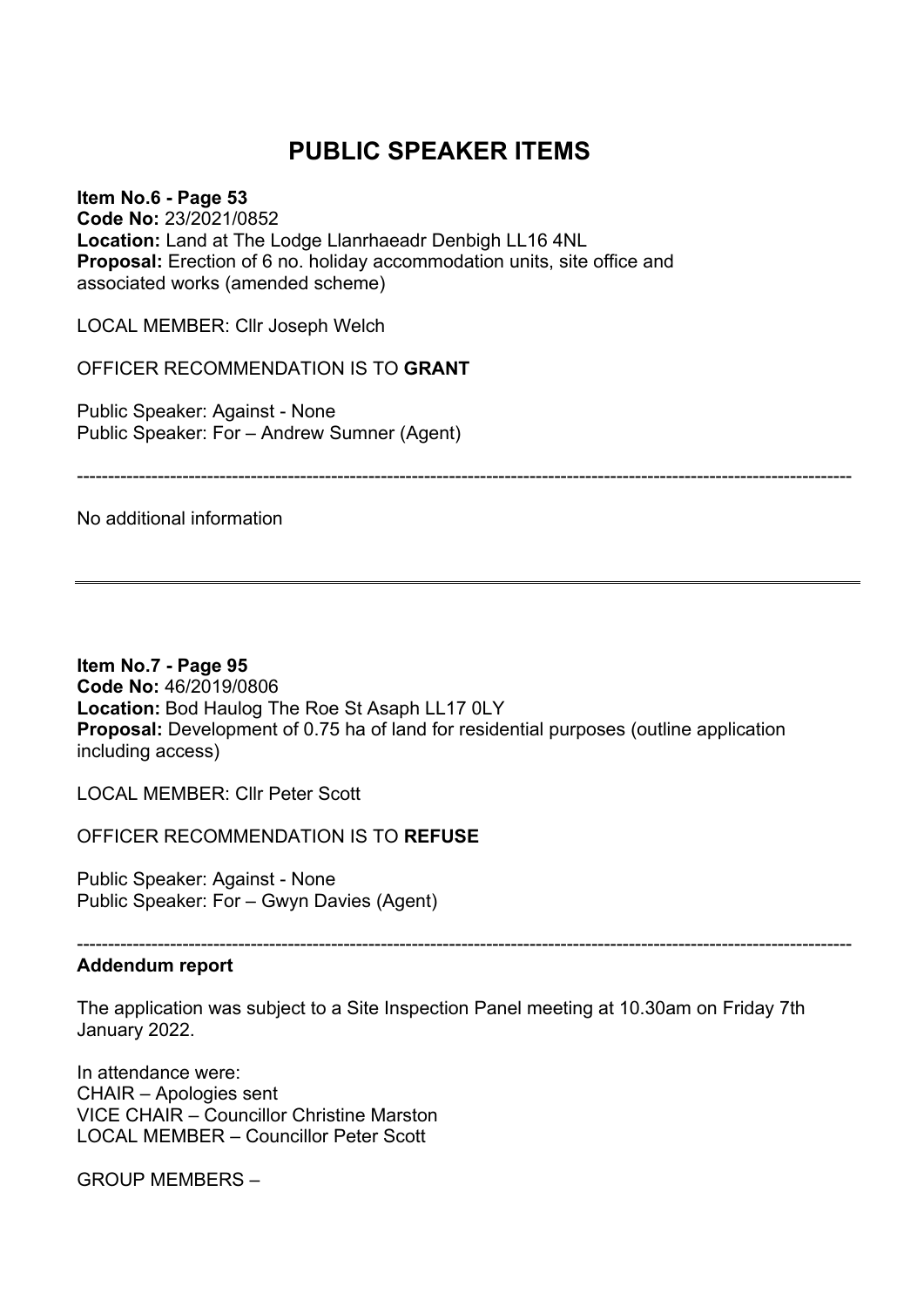Conservatives – represented by Vice Chair Labour group – Councillor Ellie Chard Plaid Cymru Group – Councillor Meirick L Davies

COMMUNITY COUNCIL – represented by Councillor Peter Scott

The Officer present was Paul Griffin (Development Management)

The reason for calling the site panel was to allow opportunity to view the characteristics of the site including site topography

At the Site Inspection panel meeting, Members considered the following matters:

- 1. The details of the proposal, including proposed position of the access.
- 2. The existing site, including site levels and boundary treatments.
- 3. The proposed changes to site levels as shown on plans in relation to the existing levels.

In relation to the matters outlined:

1. The Officer outlined the proposals which involved the raising of land, and creation of new access. Members were advised that the proposed layout was only indicative. Matters such as design and size of the proposed dwellings etc. would be considered at the Reserved Matters stage, if permission were granted.

2. Members walked the site and observed the existing site levels, the boundary treatments and the relationship of the site to surrounding properties. The scale of the existing development in the area was noted.

3. Members were circulated a set of plans showing an indicative layout and the proposed increases to site level/sections across the site. The site was walked and Members noted how the ground would be built up at the front and graded up to the existing levels to the rear of the site.

### LATE DOCUMENTS

An amended indicative site plan has been submitted (Drawing No. 528/10F).

The amended plan has been submitted for the avoidance of doubt in response to NRW's final consultation comments to ensure the drawing is seen to be entirely in accordance with all statements in the Flood Consequences Assessment.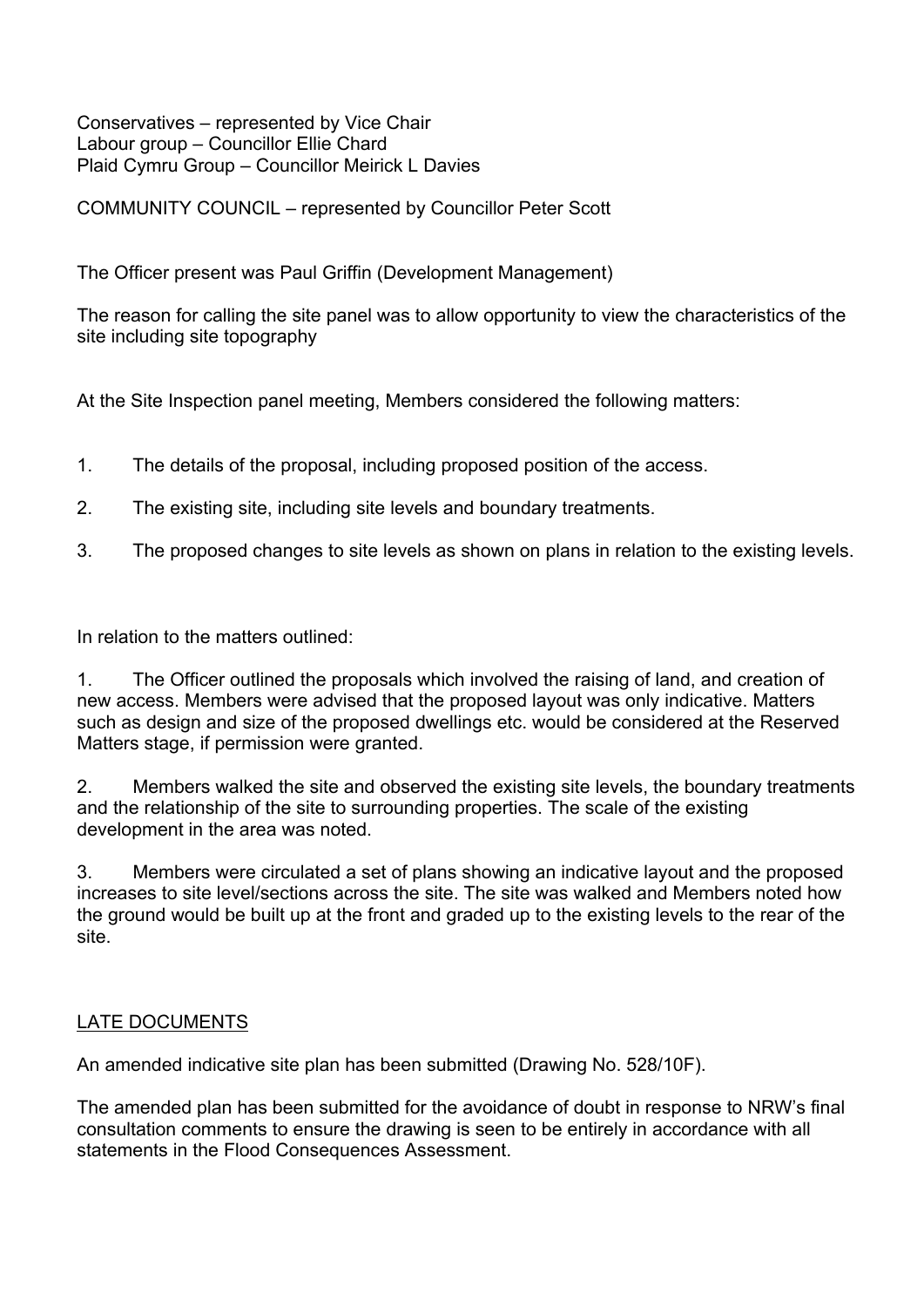The only amendment is that of setting the three ground levels along the rear boundary.

The upper and lower limits for the proposed development have not been altered and remain as stated in the Committee Report.

### OFFICER NOTES

Officers wish to add the following commentary to augment section 4.2.6 of the Committee Report to further explain the proposed recommendation to refuse the application on unacceptable flood risk grounds.

As stated in the Committee Report, there was disagreement between the applicant and NRW on the methodology to be applied in the Flood Consequences Assessment (FCA) with respect to a how a potential breach of the St. Asaph flood defences should be assessed.

Notwithstanding the applicant's disagreement with the interpretation of TAN15 adopted by NRW, in order to advance the proposal, the proposed scheme has been amended to raise the levels of the site to comply with NRW's interpretation of TAN15.

NRW have confirmed that raising ground levels and finished floor levels as proposed in the FCA would mitigate the consequences of flooding for the site itself.

NRW however remain of the view that the proposal would increase the risk of offsite flooding, which is unacceptable.

TAN15 section A1.11 and A1.12 provide clarity on the criteria for deciding whether the flood consequences for a development is acceptable. The criteria includes the need to demonstrate that 'there would be no flooding elsewhere as a result of the development.'

Section 4.5.3 of the FCA assesses the off-site impacts associated with the development.

It states:

- In the 1% AEP plus climate change, as a result of the development, the land to the north of the site is split relatively evenly between that in which flood levels are reduced and that in which they are increased. Increases are most significant immediately south of the proposed development where increases of 25cm are predicted, although this effect rapidly diminishes further away from the site.
- In the 0.1% AEP event, as a result of the development, there would a decrease in water levels of 1 to 8cm is predicted within the school to the west of the site and to the north of the site. The area to the east of the site experiences an increase in water levels between 10cm to 25cm.

Whilst the proposed development would not increase the frequency of offsite flooding, in extreme flooding events, it would increase the flood extent in some offsite locations and decrease the flood extent in other offsite locations.

The FCA argues, in either flood event scenario, offsite flood depths would be extreme with or without the development, and therefore the predicted increases in offsite flood depths as a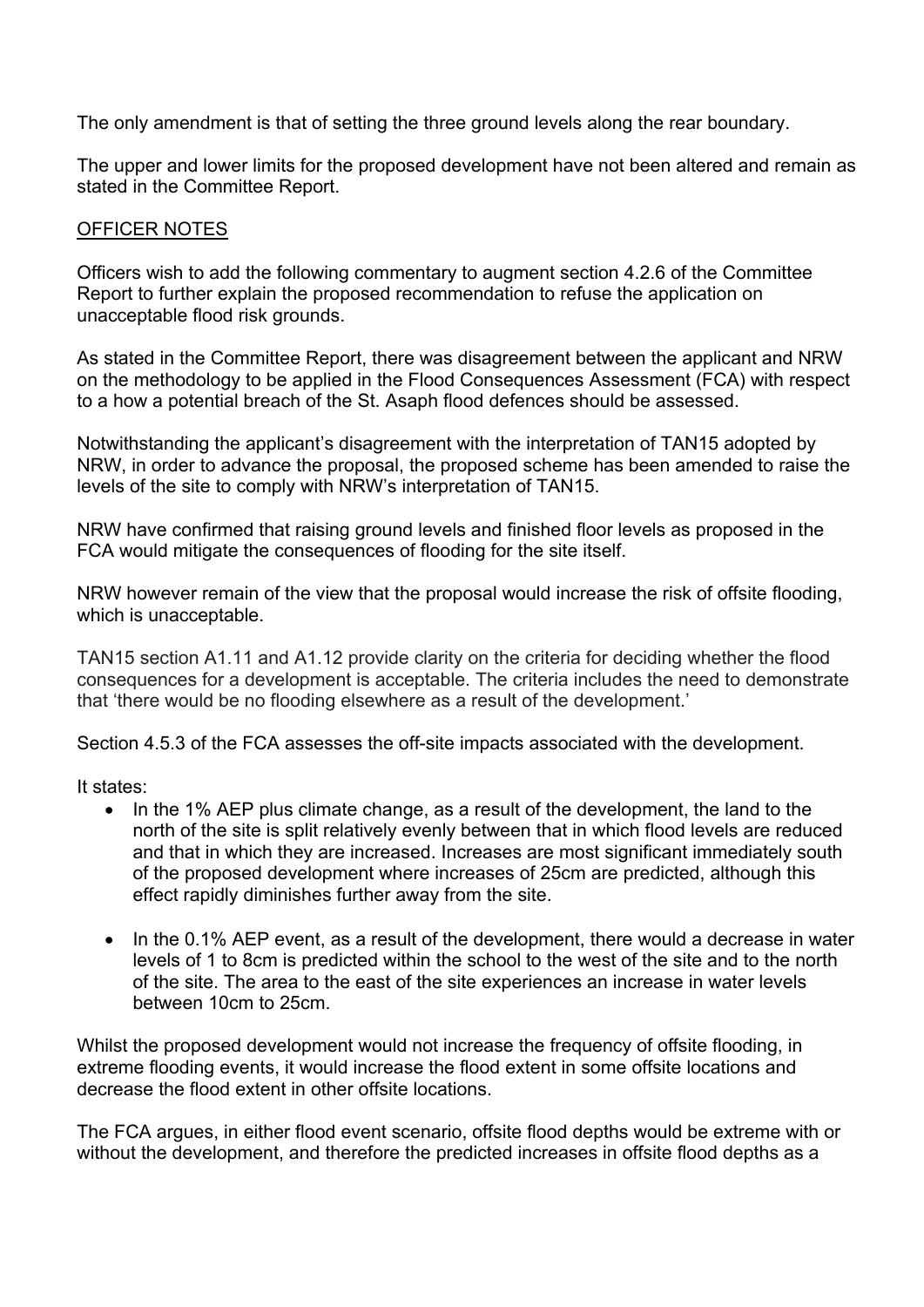result of the development will have little impact on flood damages and actual flood risk, and the proposal complies with TAN15*.* 

NRW do not agree with this interpretation, and take the view that any increase in offsite flood risk is unacceptable, and would be contrary to the advice contained in TAN15.

The NRW website provides advice on the modelling for flood consequences assessment ( https://naturalresources.wales/flooding/modelling-for-flood-consequenceassessments/?lang=en)

To demonstrate that development has not increased flood risk elsewhere, NRW advises that the FCA must show:

- no increased depth, velocity, hazard or extent for flood water outside the river channel or agreed flood storage area
- no change to the onset of flooding
- no impact to infrastructure within or connected hydraulically to the river channel

Officers take the view that, whilst the proposal would not cause flooding elsewhere, in an extreme flood event it would increase the flood depths experienced offsite, which would expose third parties to an increased risk of flooding which is not considered to be acceptable.

Officers would also note that Section 4.6 of the FCA presents an 'alternative baseline analysis' which models the impact of the existing boundary wall on offsite flood risk, and presents a case that the boundary wall itself already increases offsite flood risk, which the FCA considers is a material consideration.

Officers would stress that boundary walls or other existing structures are not typically included in flood models as it would be impractical to survey all such features consistently across an entire community and the structural integrity of such features cannot be assured during a flood, which the FCA clearly acknowledges. On this basis, Officers do not consider weight should be apportioned to the effects of the existing boundary wall in the determination of the application.

## **OTHER ITEMS**

**Item No.5 - Page 19 Code No:** 07/2021/0684 **Location:** Mynydd Mynyllod, Llandrillo, Corwen **Proposal:** Erection of a 90m meteorological mast for a temporary period of three years

LOCAL MEMBERS: Cllr Gwyneth Ellis

OFFICER RECOMMENDATION IS TO **GRANT** 

Public Speaker: Against - None Public Speaker: For –None